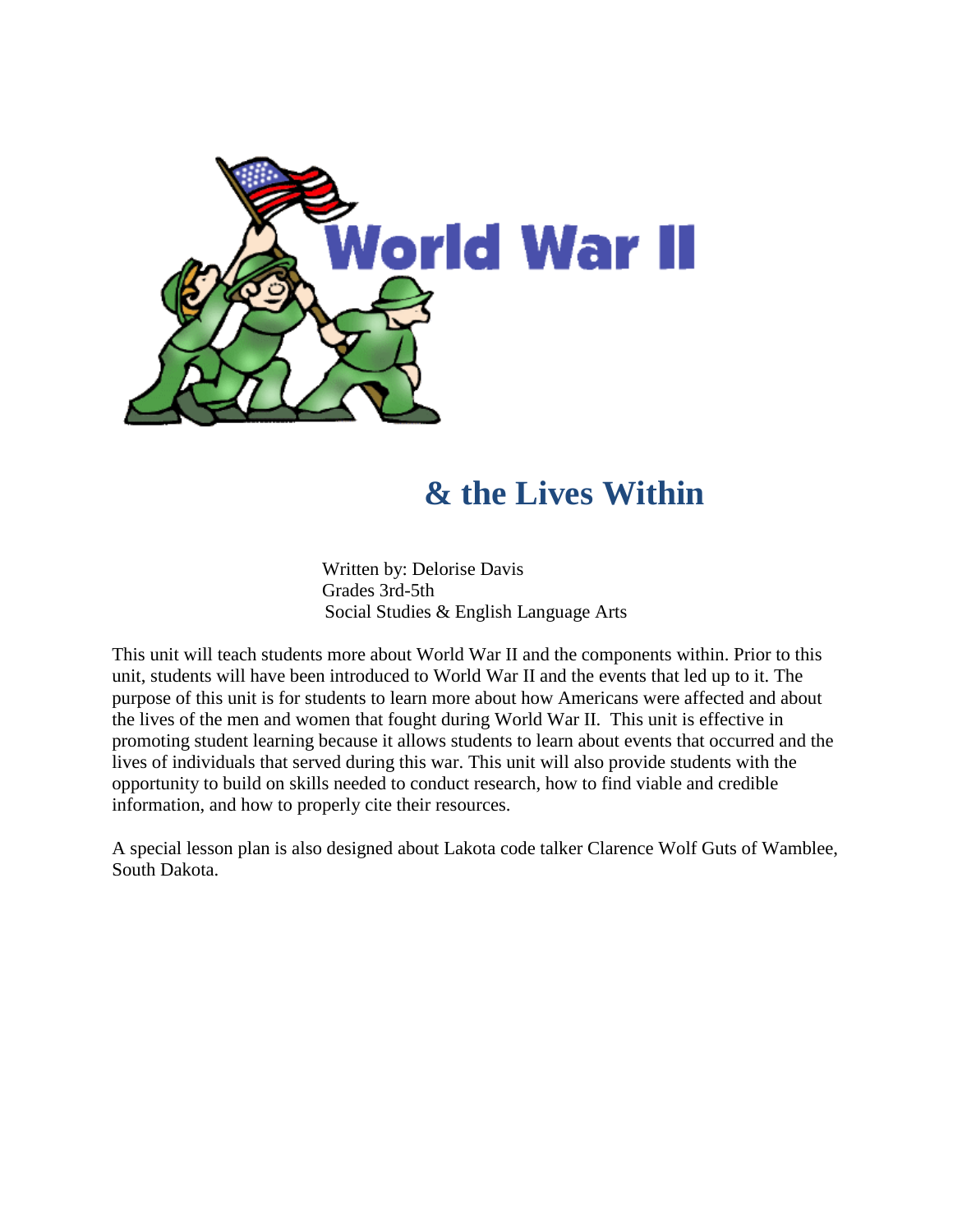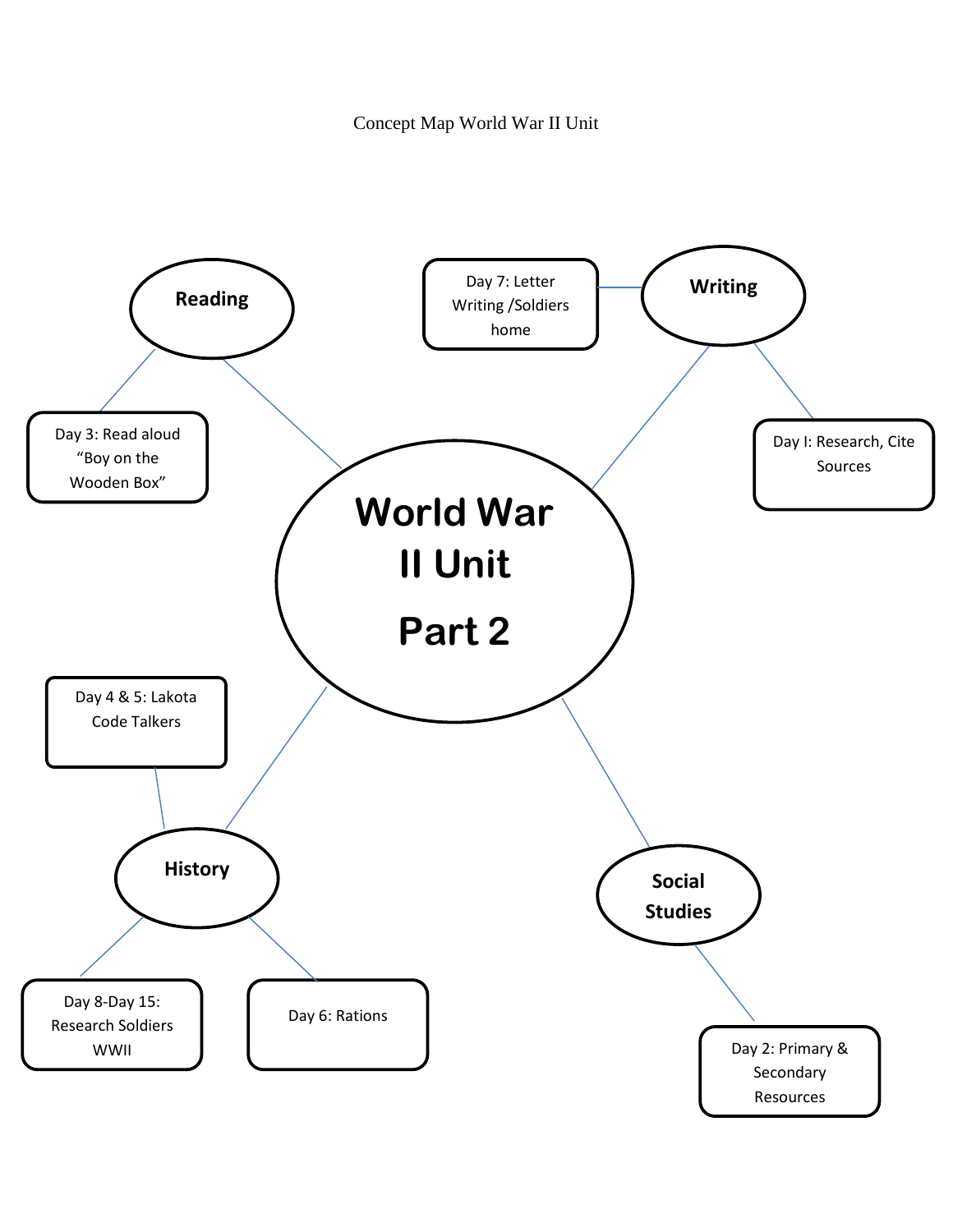end of the lesson. The activity will be practice for what students will need to know later in the to cite sources. **Day 1**- In this lesson, students will learn how they can search even more effectively by selecting specific and unique terms and adding appropriate context terms (e.g., *figure, map, diagram, letter*) to assist them. They will apply what they learn to continue their research. Teacher will show a presentation on the smartboard that will introduce and inform students of how to conduct quality research. Students will also learn how to properly cite their sources. Following instruction, students will go onto the internet to practice citing books and magazines from the class library or visited websites. Students will be provided with a "Cite Your Sources" handout to refer to during to this activity. Students will complete a citing sources sheet to turn in at the unit. As a result of this lesson students will be able to identify ways to find information on topics. Cited worksheet will be an assessment tool to ensure that can students demonstrate how

 secondary resources are. In this lesson, students will be given examples in each category. For this **Day 2**- Students will review a Smartboard presentation that will introduce what primary and activity students will choose a topic to research. Students will go to the library and be given opportunities to review primary and secondary resources for their chosen topic.

 about a ten year old boy who lived during World War II. He and his family managed to survive reading groups as they pay attention to and write down details in the story. *See attached Lesson*  **Day 3**- Students will listen to excerpts from "The Boy on the Wooden Box" by Leon Leyson the Holocaust. Ultimately, it was the generosity and cunning of one man, a man named Oskar Schindler, who saved Leon Leyson's life, and the lives of his mother, his father, and two of his four siblings, by adding their names to his list of workers in his factory—a list that became world renowned: Schindler's List. As a result of this lesson, students will record 3-5 details of each question about setting in their reading journals. Student will listen to one peer read aloud in *Plan* 

 students will view a digital story about Clarence Wolf Guts. Students will work collaboratively research page to keep track of the research found, along with the cited resources. As a result of this lesson, students will research and identify information about a Lakota code talker during World War II. Students will collaborate and create a class Wikipage or website with the collected **Day 4 & 5-** Students will learn about code talkers during WWII. In this particular lesson, students will learn about Lakota code talker, Clarence Wolf Guts of Wamblee, South Dakota, who served as a Lakota code talker for the U.S. Army during World War II. As a whole class, to collect information about this veteran and create a class Wikipage. Students will fill out a information. Follow up activity (optional): Students will participate in a "crack the code" activity and create their own code for their peers to decipher. *See attached Lesson Plan.* 

**Day 6**- Students will learn about what ration books were and how it affected the American way of life during WWII. Students will learn that during WWII, many items were needed to be shipped overseas to supply military troops and this caused a shortage in the United States. Due to a shortage, the U.S Office of Price Administration established a system of rationing to fairly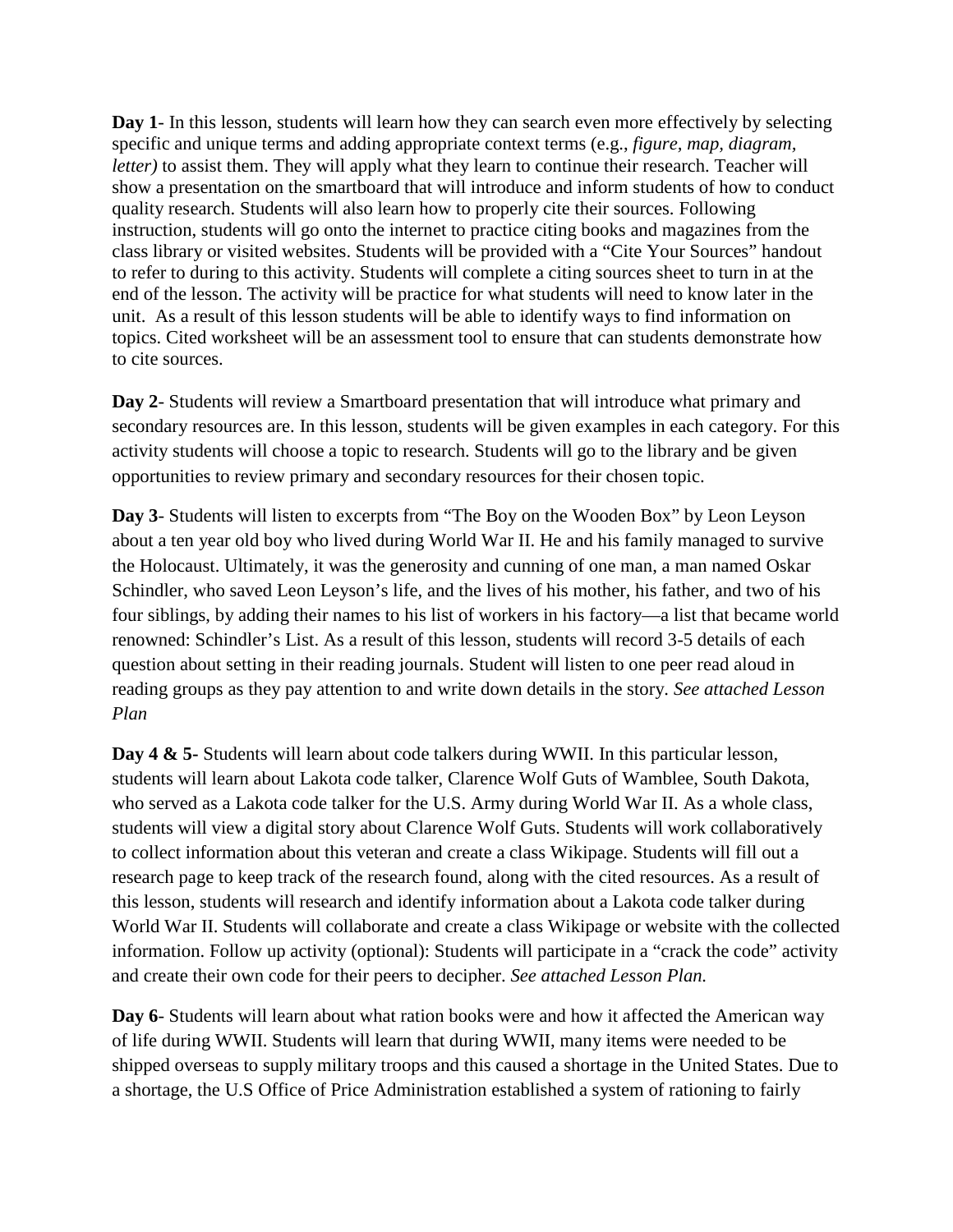group to share how each group decided to distribute their rations and provide reasons why. As a distribute food and items that were short in supply. Many Americans did not have enough food to feed their families and were each given a ration book. (Students will view a ration book on the document camera.) Students will learn about the many items that were rationed such as gasoline, rubber and food items such as butter, sugar, coffee, milk etc. Students will be given a ration book sheet and participate in a ration book simulation. They will be numbered into groups of 4 and each group will have to figure out how they would spend their coupons for the year. For this activity, the item that will be rationed will be clothing. Students will come together for whole result of this unit, students will understand how World War II affected Americans families.

 **Day 7-** Students will review a resource that will connect them with the real experiences of a Discuss if this is a primary resource or a secondary resource. Students will draw on this soldier's come back together as a whole circle to share letters. During share time, highlight what was what they learned about letter writing. Select **two** or **three** students to share their letters with the WWII soldier. The Jones Family Letters trace the experiences of Joe Jones, a U.S. soldier in the WWII European war theater. Students will look up letters online and review the components of the letter. (The letters are posted online, but it's optional to print and read aloud as a class). experience and write a letter home to their families as if they were away from home at war. During this time, the teacher will observe and confer with students one-on-one. Students will discussed by some of the students from their letters and summarize what was said. Ask students group. Before closure, ask students to think about what moved them in the letter as it was read to them. For a real world application, ask students to imagine what things they would miss about their families and homes if they were away from them.

 **Day 8-15** Students will choose American soldiers who served for our country and research will then write a speech about their subject, emphasizing how they are remembered today as the Cemetery to visit the gravesite of the soldier they chose to research. *See attached lesson plan*. aspects of their lives. Students will act as detectives as they put together a case file that can later be turned into a timeline of their subject's life. As a result of this lesson, students will be able to demonstrate their ability to conduct research and present the information in a speech. Students will be given a week to collect information about their soldiers. At the end of this unit, students final project. To follow up with this lesson, students could visit the Black Hills National

### *Unit Goals, Standards, Concepts*

 during World War II and to learn more about their lives. The goals of this unit are for students to understand the various ways that individuals contributed

Common Core and South Dakota State Standards that will be covered in this unit:

### **Common Core Standards**

 $3<sup>rd</sup>$  grade ELA- RI.3.5 Use text features and search tools (e.g., key words, sidebars, hyperlinks) to locate information relevant to a given topic efficiently.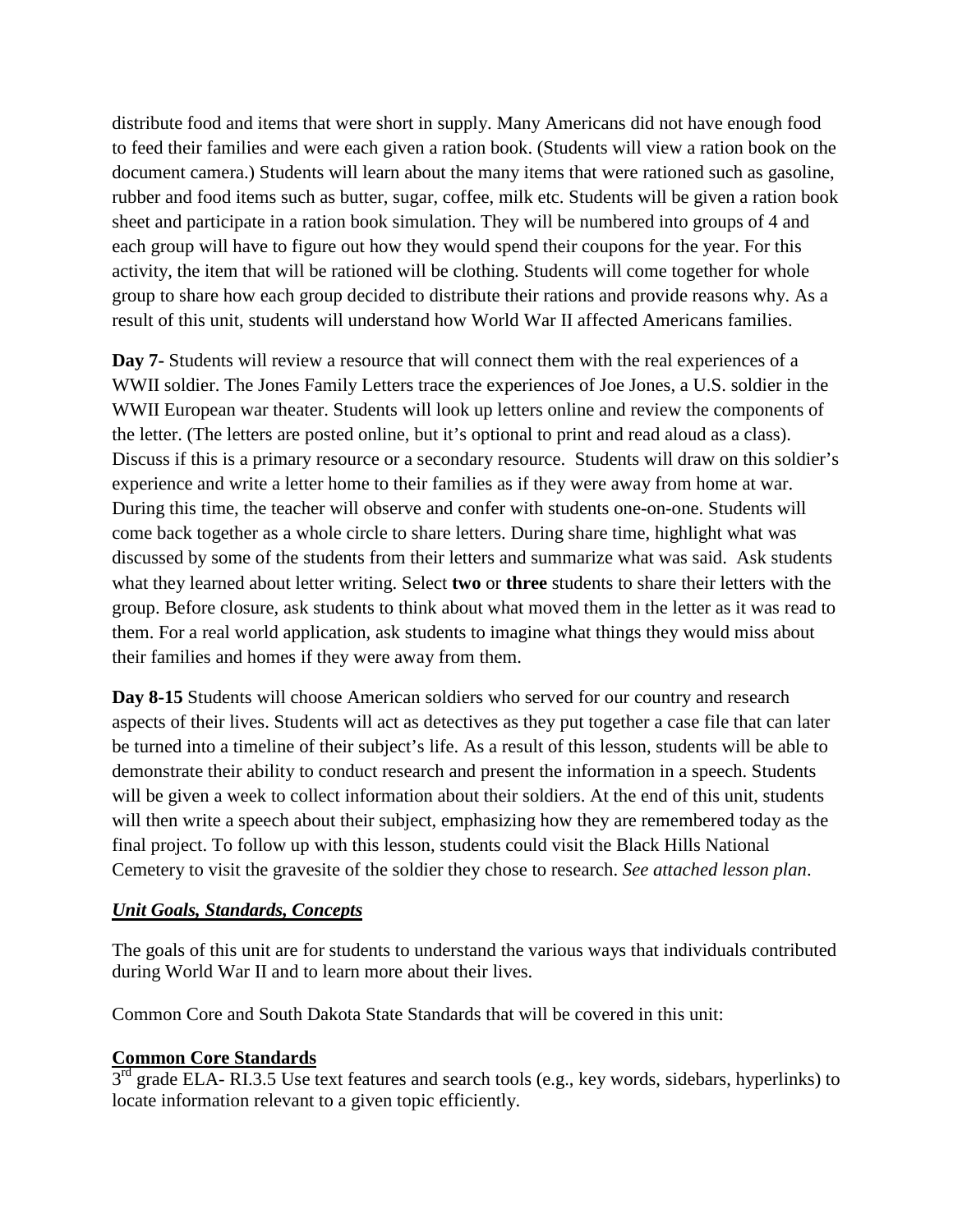events using effective technique, descriptive details, and clear event sequences. CCSS-ELA -LITERACY-W.4.2.E Write narratives to develop real or imagined experiences or

events using effective technique, descriptive details, and clear event sequences. CCSS-ELA -LITERACY-W.4.9.b Apply *grade 4 Reading Standards* to informational text (e.g. explain how an author uses reasons and evidence to support particular points in the story).

 CCSS-ELA -LITERACY-W.4.3.A Orient the reader by establishing a situation and introducing a narrator and/or characters; organize an event sequence that unfolds naturally.

CCSS.ELA-LITERACY-L.4.1 Demonstrate command of the conventions of standard English grammar and usage when writing or speaking.

CCSS.ELA-LITERACY-L.4.3 Use knowledge of language and its conventions when writing, speaking, reading, or listening.

### **Social Studies Standards**

changes and continuities. 3.H.2.1 Generate questions about individuals and groups who have shaped significant historical

3.H.5.1 Compare information provided by different primary and secondary historical sources about the past.

3<sup>rd</sup> Grade ELA

3.W.2 Writing informative/explanatory texts to examine a topic and convey ideas and information clearly.

 $4<sup>th</sup>$  4.H.3.1 Compare and contrast life today with life in historical time periods.

4.H.1.2 Generate questions about multiple historical sources and their relationships to particular historical events and developments.

4.H.5.1 Infer the intended audience and purpose of a historical source from information within the source itself.

All- K-12.H.2 Students will analyze and evaluate the impact of people, events, ideas and symbols upon history using multiple sources.

K-12.H.4 Students will identify and evaluate the causes and effects of past, current and potential events, issues and problems.

K-12.H.5 Students will develop historical research skills.

Unit concepts and terms that align to the standard(s): Technology- Webquest, smartboard, digital story

Social Studies- Primary and Secondary resource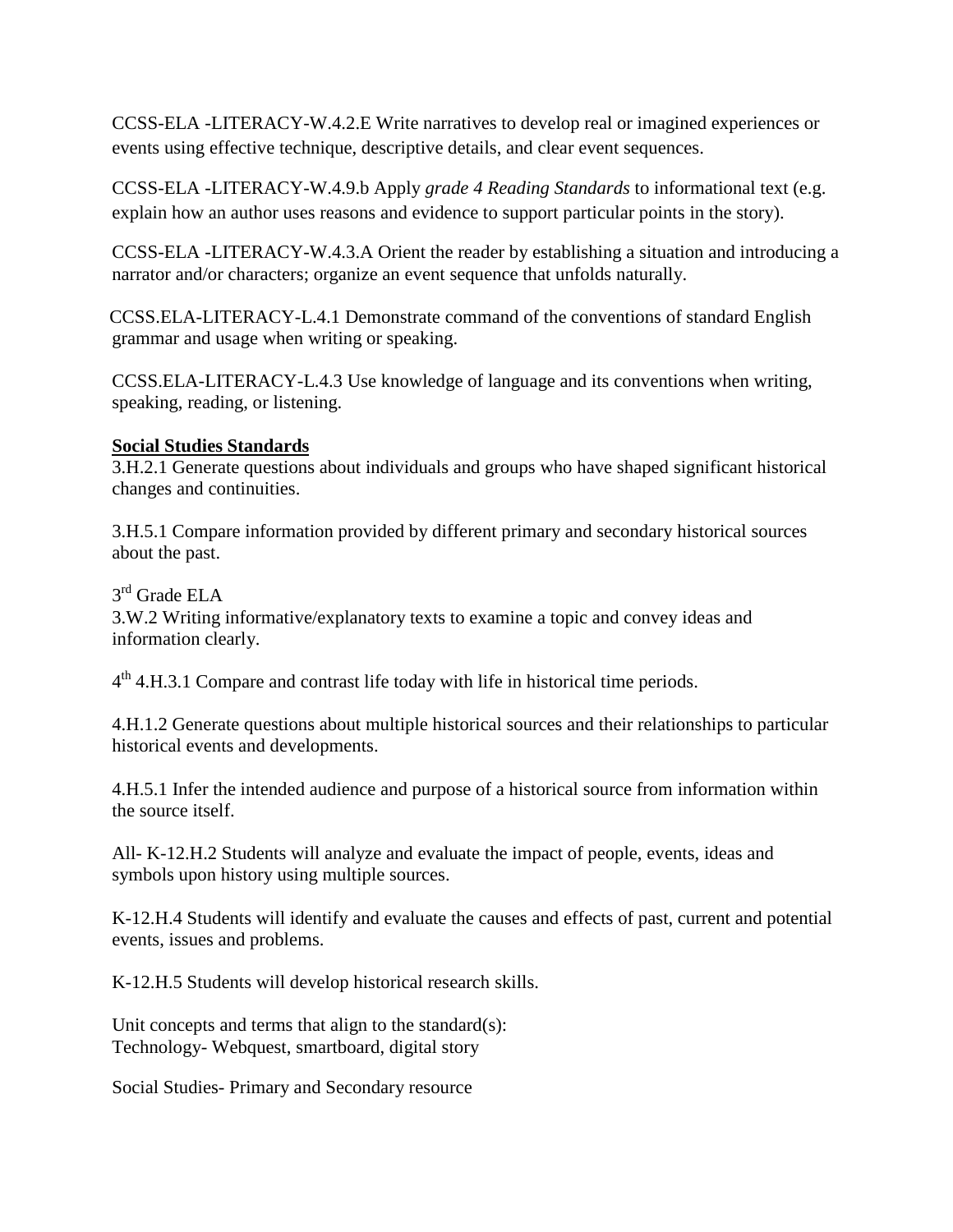History-Research code talkers and soldiers, rations, Holocaust

ELA- How to conduct research and cite sources

Writing- letters to home, speech writing

Reading- paying attention to details in setting of a story

### *Essential Questions for the Unit*

Overall question of this unit-

 America and around the world? What roles did the heroes of World War II play in American history? How many different ways did individuals or groups of people contribute during World War II in How were the lives of families affected during World War II?

Questions to ask throughout this unit are:

- 1. What does it mean to properly cite a source?
- 2. What types of works can be cited?
- 3. What is the difference between a primary resource and a secondary resource?
- 4. I want to teach students about Franklin Delano Roosevelt. I am going to have my students observe a picture to make inferences from it about events happening. What type of resource will I use for this? Why would I use this type of resource to teach students this information?
- 5. What can you tell me about a Lakota code talker?
- 6. What was the role of a code talker?
- 7. What different Native American tribes were used as code talkers during World War II?
- 8. If you could be a code talker what language would you translate based on your family and heritage?
- 9. During World War II, what sorts of items do you think were rationed?
- 10. How are times in this story different than the world we live in now?
- 11. What do you think living in this time period would be like?

### *Materials*

- digital story
- copy of ration book
- writing journals
- research folders
- computers with internet access, CD/DVD players, and Microsoft Word, Excel, and PowerPoint (or similar applications)
- $\bullet$  printer(s)
- overhead projector or document camera
- dictionaries and thesauruses
- highlighters
- clipboards
- paperclips, staplers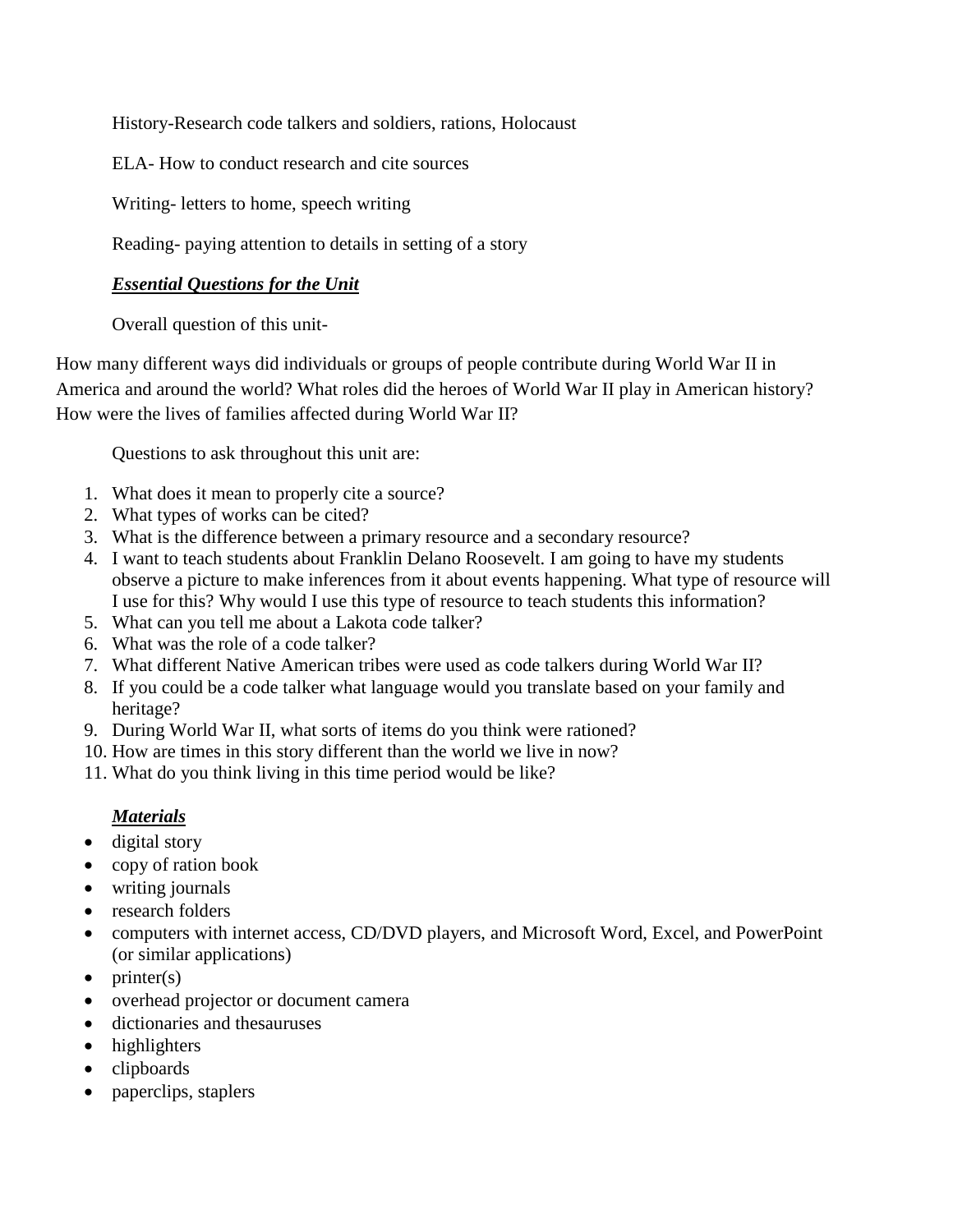- encyclopedias
- paper
- pencils
- index cards
- Leyson, L., Harran, M. J., & Leyson, E. B. (2015).*The boy on the wooden box: how the impossible became possible ... on Schindler's list*. NY, NY: Atheneum Books for Young Readers, an imprint of Simon & Schuster Children's Publishing Division.
- Ration book activity: http://activities.tpet.co.uk/?resource=389#/ViewResource/id389
- Cite Your Sources Worksheet: http://englishlinx.com/works\_cited/
- South Dakota Magazine.com: Huhhoff, B. (n.d.). The Last Lakota Code Talker. *South Dakota Magazine*. Retrieved April 26, 2017, from [http://www.southdakotamagazine.com/clarence-wolf](http://www.southdakotamagazine.com/clarence-wolf-guts)[guts](http://www.southdakotamagazine.com/clarence-wolf-guts)
- Lesson Plan for soldier letters home[:http://www.bringinghistoryhome.org/assets/bringinghistoryhome/5th-grade/unit-](http://www.bringinghistoryhome.org/assets/bringinghistoryhome/5th-grade/unit-2/5_WWII_LessonPlans.pdf)[2/5\\_WWII\\_LessonPlans.pdf](http://www.bringinghistoryhome.org/assets/bringinghistoryhome/5th-grade/unit-2/5_WWII_LessonPlans.pdf)
- Works Cited Worksheet: [https://www.education.com/download/worksheet/131266/cite-your](https://www.education.com/download/worksheet/131266/cite-your-sources.pdf)[sources.pdf](https://www.education.com/download/worksheet/131266/cite-your-sources.pdf)
- Code talkers: <http://www.nmai.si.edu/education/codetalkers/html/> <http://www.historynet.com/world-war-ii-navajo-code-talkers.htm>

### Smartboard and resources

World War II Slide show: [http://exchange.smarttech.com/details.html?id=e61bdc76-dacb-43cb](http://exchange.smarttech.com/details.html?id=e61bdc76-dacb-43cb-bdfa-0fc356471cbe)[bdfa-0fc356471cbe](http://exchange.smarttech.com/details.html?id=e61bdc76-dacb-43cb-bdfa-0fc356471cbe) 

World War II Service Men and their families: [http://exchange.smarttech.com/details.html?id=7cf9ae5f-2f65-440d-a27d](http://exchange.smarttech.com/details.html?id=7cf9ae5f-2f65-440d-a27d-b877a9dd733d)[b877a9dd733d](http://exchange.smarttech.com/details.html?id=7cf9ae5f-2f65-440d-a27d-b877a9dd733d) 

How to cite a book: [http://exchange.smarttech.com/details.html?id=5139c6a6-5969-4c7d-a259-](http://exchange.smarttech.com/details.html?id=5139c6a6-5969-4c7d-a259-59ae1eb58d8a) [59ae1eb58d8a](http://exchange.smarttech.com/details.html?id=5139c6a6-5969-4c7d-a259-59ae1eb58d8a) 

Citing Sources: [http://exchange.smarttech.com/details.html?id=b4c60c6d-f2c2-4e37-95cf-](http://exchange.smarttech.com/details.html?id=b4c60c6d-f2c2-4e37-95cf-558e4856b3d6)[558e4856b3d6](http://exchange.smarttech.com/details.html?id=b4c60c6d-f2c2-4e37-95cf-558e4856b3d6) 

Primary Resources: [http://exchange.smarttech.com/details.html?id=c238ff65-6c83-4dd3-a377](http://exchange.smarttech.com/details.html?id=c238ff65-6c83-4dd3-a377-e8c70892ece1) [e8c70892ece1](http://exchange.smarttech.com/details.html?id=c238ff65-6c83-4dd3-a377-e8c70892ece1)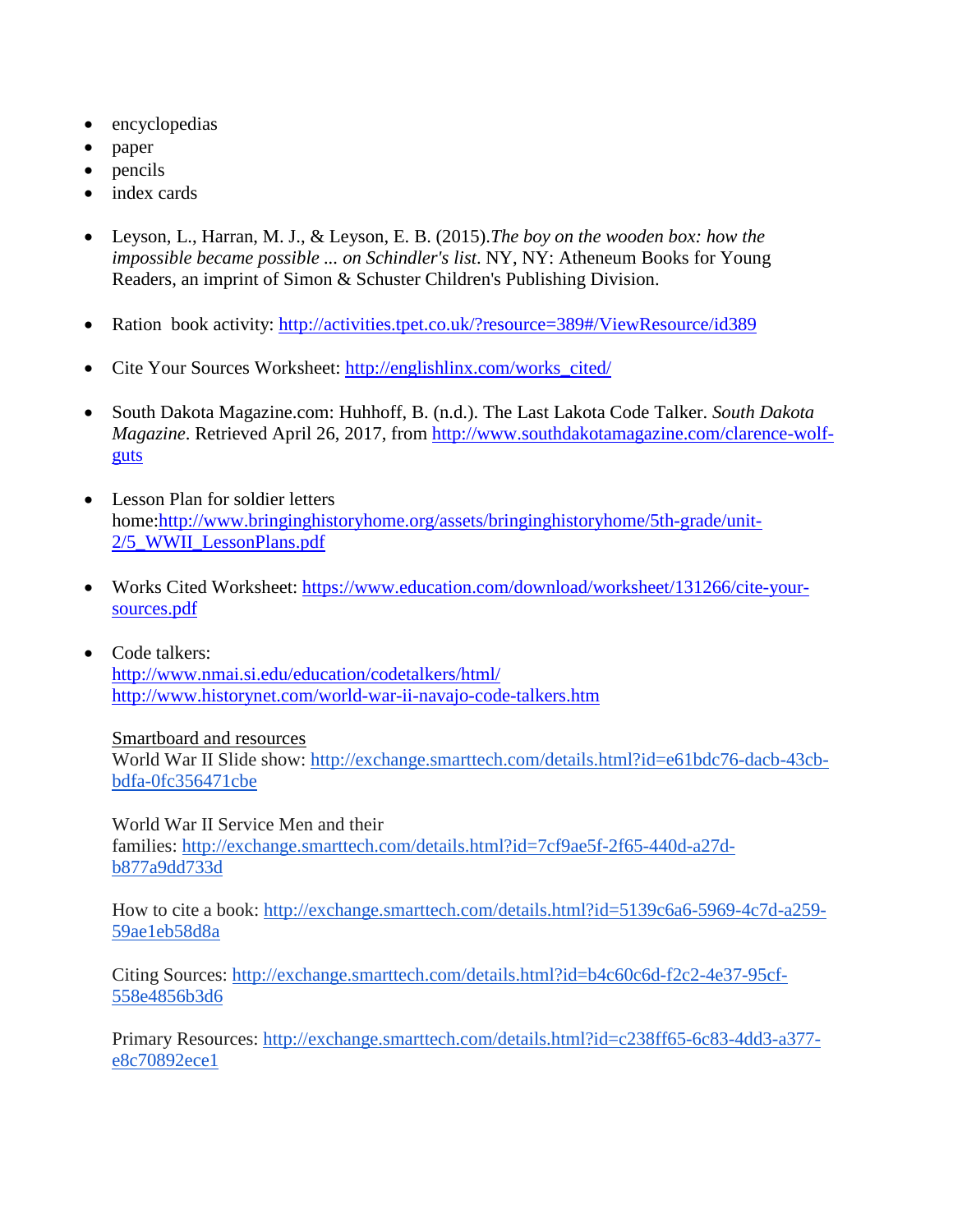References: [http://exchange.smarttech.com/details.html?id=3c543afc-deb6-488a-b6af](http://exchange.smarttech.com/details.html?id=3c543afc-deb6-488a-b6af-bcf73f802037)[bcf73f802037](http://exchange.smarttech.com/details.html?id=3c543afc-deb6-488a-b6af-bcf73f802037)  Clarence Wolf Guts Story: Told by Dee

Davis<https://www.storyjumper.com/book/index/40076346/59067bcb073bb>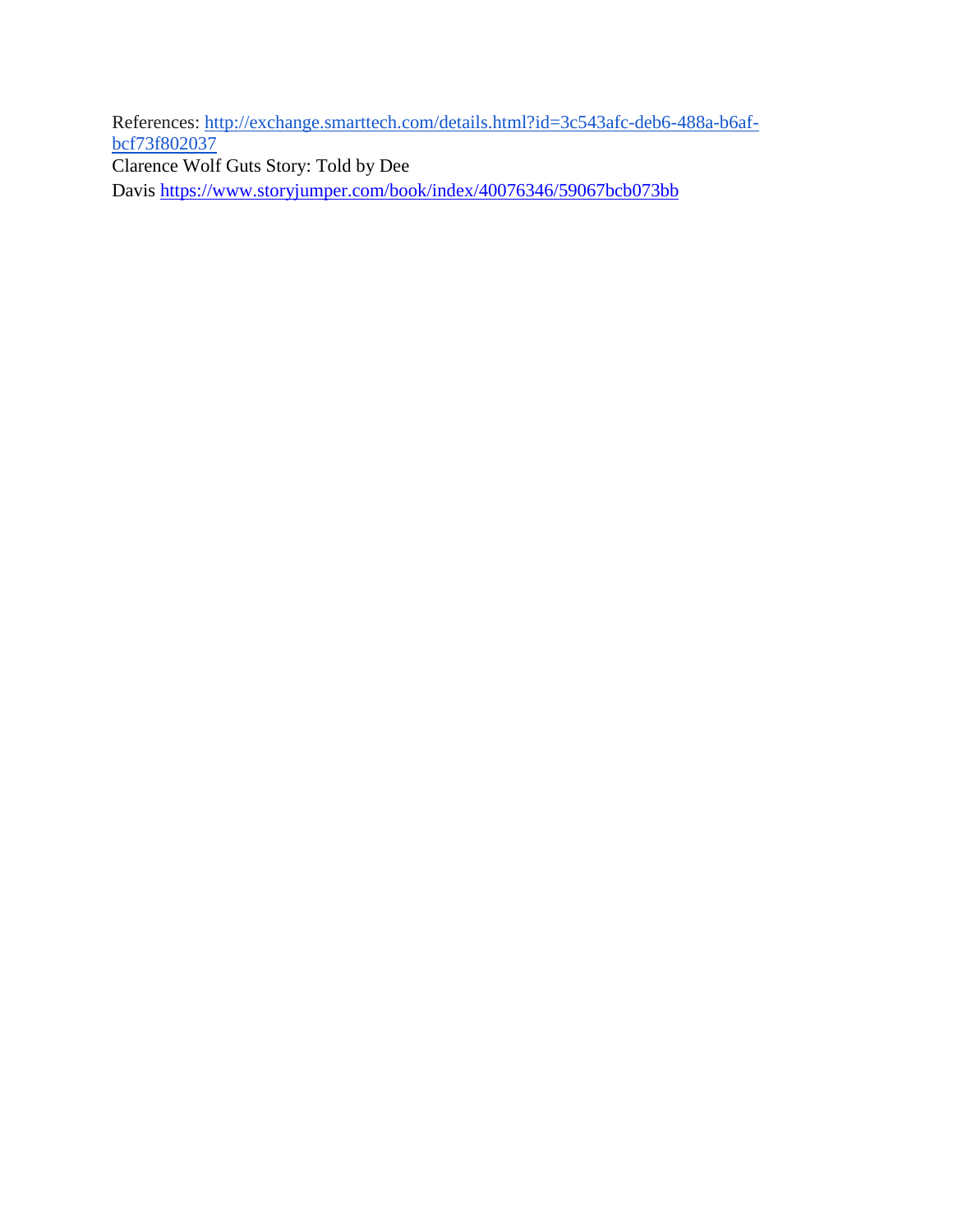Cited Resources Worksheet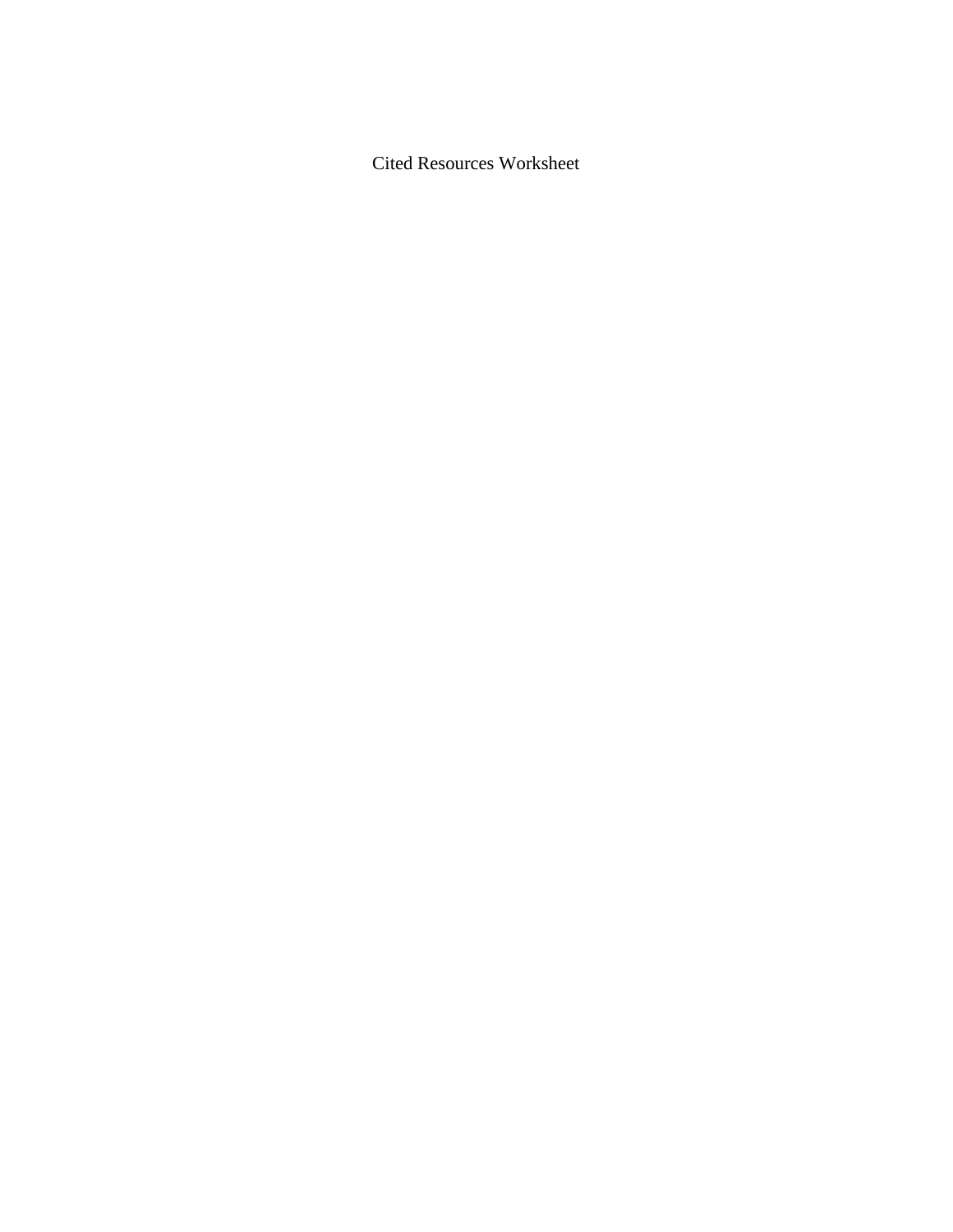| <b>Online Works Cited or Bibliography</b>                                                                                                                                                                                      |  |
|--------------------------------------------------------------------------------------------------------------------------------------------------------------------------------------------------------------------------------|--|
|                                                                                                                                                                                                                                |  |
|                                                                                                                                                                                                                                |  |
|                                                                                                                                                                                                                                |  |
|                                                                                                                                                                                                                                |  |
|                                                                                                                                                                                                                                |  |
|                                                                                                                                                                                                                                |  |
|                                                                                                                                                                                                                                |  |
|                                                                                                                                                                                                                                |  |
|                                                                                                                                                                                                                                |  |
|                                                                                                                                                                                                                                |  |
|                                                                                                                                                                                                                                |  |
|                                                                                                                                                                                                                                |  |
| Date: the contract of the contract of the contract of the contract of the contract of the contract of the contract of the contract of the contract of the contract of the contract of the contract of the contract of the cont |  |
| Online Works Cited or Bibliography                                                                                                                                                                                             |  |
|                                                                                                                                                                                                                                |  |
|                                                                                                                                                                                                                                |  |
|                                                                                                                                                                                                                                |  |
|                                                                                                                                                                                                                                |  |
|                                                                                                                                                                                                                                |  |
|                                                                                                                                                                                                                                |  |
|                                                                                                                                                                                                                                |  |
|                                                                                                                                                                                                                                |  |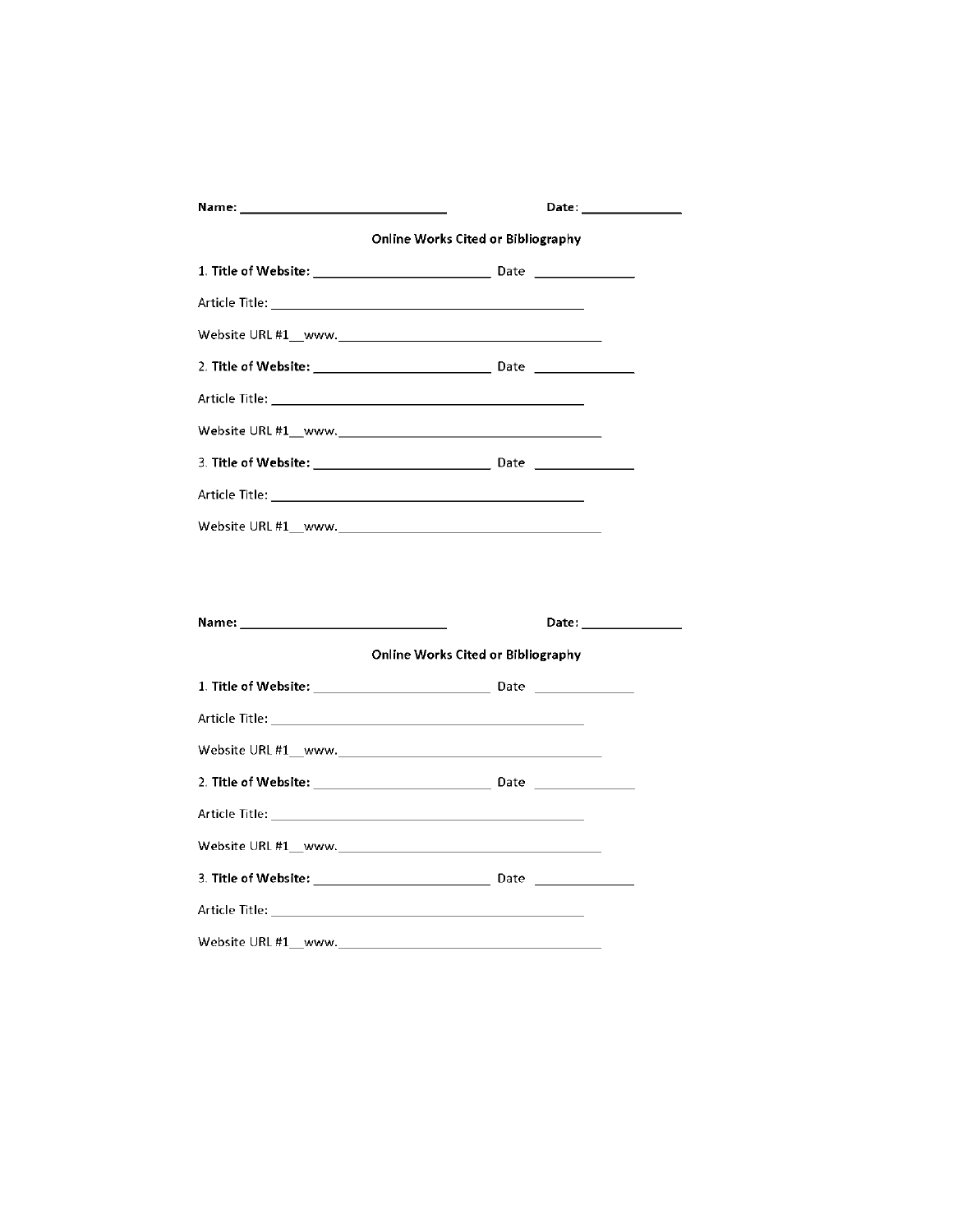## " = 1 *I* ,

# **I**, Clothes Rationing

RATION BOOK During World War 2 clothing was also rationed to ensure that there would be enough to go around. Each child and adult had 48 coupons to

spend each year.

| Item                     | Coupons-<br>Men | Coupons-<br>Women | Coupons-<br>Children |
|--------------------------|-----------------|-------------------|----------------------|
| Raincoat                 | 16              | 15                |                      |
| Overcoat                 |                 |                   |                      |
| Jacket,                  | 13              | 12                | 8                    |
| Shirt/blouse             | 5               | 4                 | 3                    |
| Jumper/cardigan          | 5               | 5                 | 3                    |
| Trousers <sub>/</sub>    | 8               | 8                 | 6                    |
| Shorts <sup>®</sup>      | 3               | 3                 |                      |
| Skirt                    |                 |                   | 6                    |
| Boots/shoes              |                 | 5                 |                      |
| Nightdress/pyjamas       | 8               |                   | 6                    |
| Underpants/knickers/vest | 3               | 3                 |                      |
| Socks/stockings          | 2               | 2                 |                      |

Imagine that your house has been bombed and you and your family have nothing left. ,

You have a wife/husband and 2 children and you all need,<sup>/</sup> to be clothed.

How will you spend your coupons for the year?

. *I* ' **"'r'.t:' ~,1.)1..,\_,-et,c,0,J:** \ / **"f** . \ *I* ' '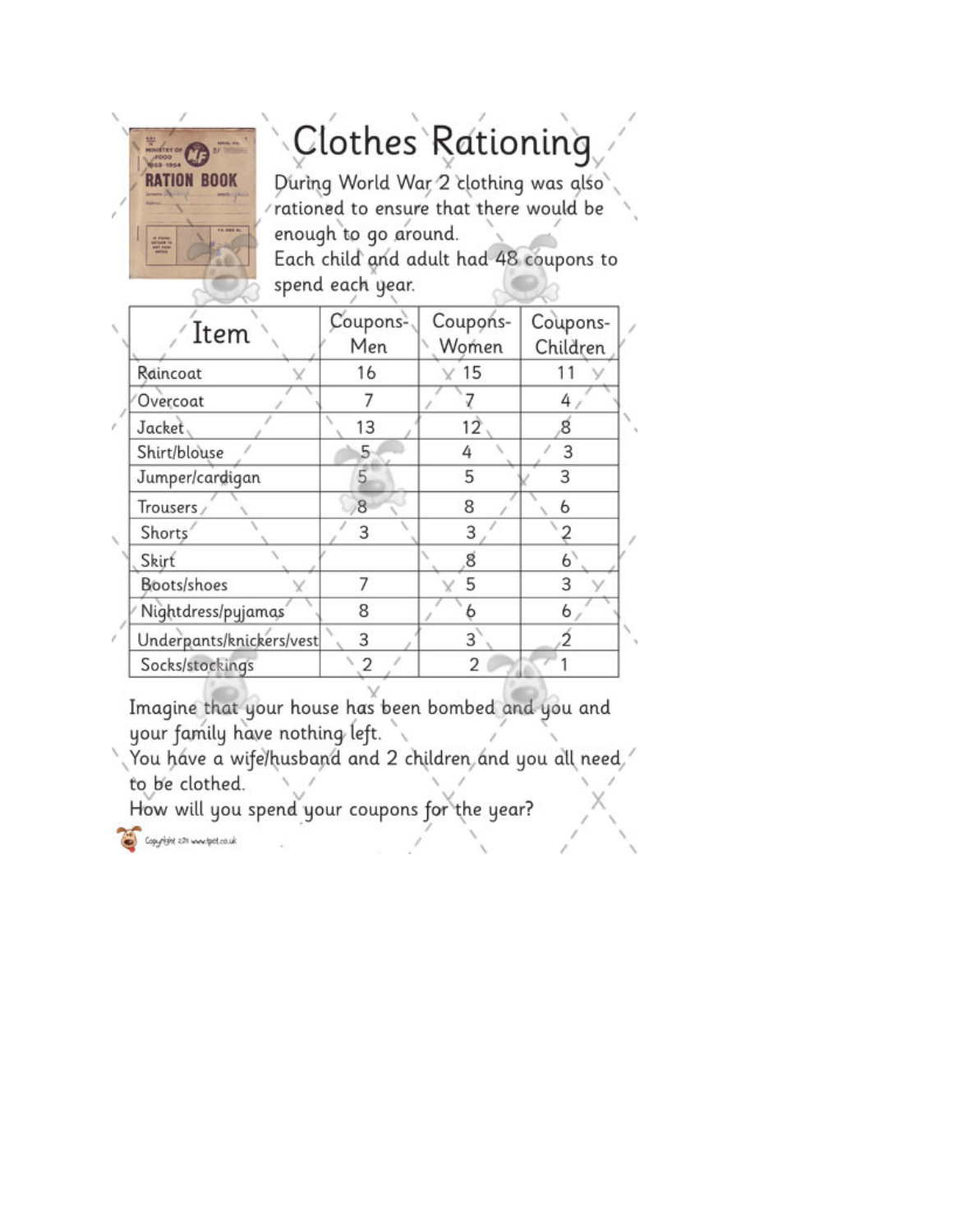Grade Level: 4th

**Targeted Content: Reading** 

Integrated Content: English Language Arts

### State Content Standard and/or Common Core Standard(s):

*Target Standard(s)*: 4.RL.1 Refer to details and examples in a text when explaining what the text says explicitly and when drawing inferences from the text.

4.RL.3 Describe in depth a character, setting, or event in a story or drama, drawing on specific details in the text (e.g., a character's thoughts, words, or actions).

*Supporting Standard(s)*: SL.4.2 Paraphrase portions of a text read aloud or information presented in diverse media and formats, including visually, quantitatively, and orally.

Instructional Setting: Check all that apply:

| <b>Small Group</b><br>Workshon<br>xr<br>$\Delta$<br>$\overline{v}$ | Whole Group               | xr<br>$\Lambda$ | enters | Other (list) |  |
|--------------------------------------------------------------------|---------------------------|-----------------|--------|--------------|--|
|                                                                    |                           |                 |        |              |  |
|                                                                    | <b>Individual Student</b> |                 | _ab    |              |  |

Lesson Focus: The focus of this lesson is to teach students to construct a sense of another time period and pay close attention to details about a setting- what the place looks and feels like and how it changes

### Learning Outcome(s):

As a result of this lesson, students will record 3-5 details of each question about setting in their reading journals. Student will listen to one peer read aloud in reading groups.

### Assessment Measures:

 understanding of the read aloud. A list of questions may be found in the procedures section of *Formative Assessment(s)*: During the lesson, questioning will be used to assess student's this lesson.

The details about the setting that students record in their response journals will also serve as an assessment of the desired outcome.

*Summative Assessment(s)*: N/A

### Differentiation:

Struggling learners-Student(s) will read one-on-one with the teacher or teacher's assistant High ability learners-Students will be grouped together in the same reading groups Visual Learners- During demonstration, the teacher will write details on the board so that students can see details from the story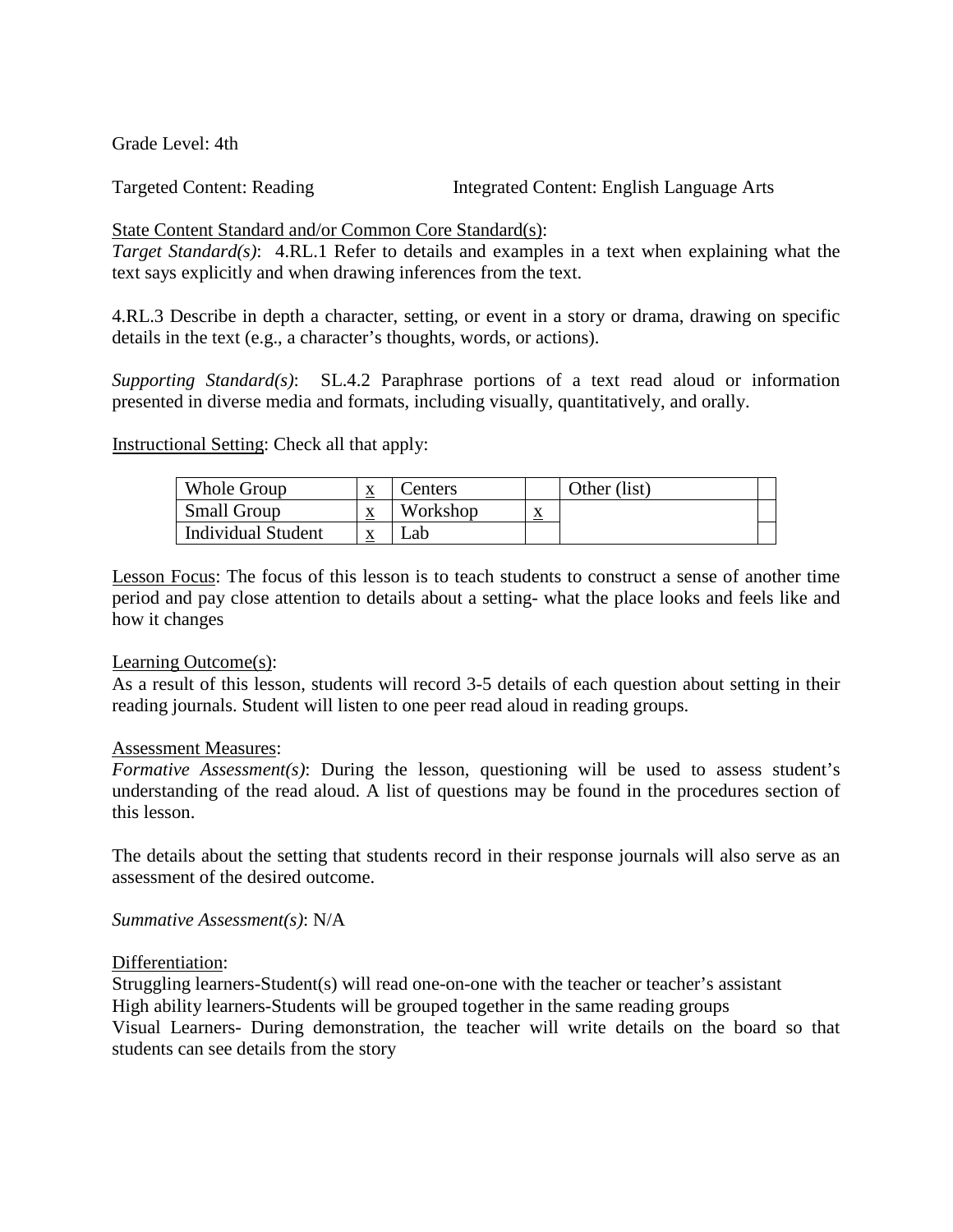that relate to the Holocaust or World War II stories (depending on reading groups and reading Stars" by Lois Lowry etc., student reading response journals, a document camera or Promethean Materials: One copy of "The Boy on the Wooden Box", selected picture books or other books levels), The Butterfly by Patricia Polacco, "Erika's Story" by Ruth VanderZee, "Numbers the board to show recorded setting descriptions

 **Introduction**: I will tell students that we have been making meaningful connections and using are going to pay close attention to details of the setting to help us construct a sense of another questioning to help us comprehend what we've read in a story. I will tell students that today we time in history

 setting in your reading journals in smalls groups and independently. **Purpose of the lesson**: Today, you will have an opportunity to watch me write details about the setting during our read aloud. After my demonstration you will practice writing details about the

Procedures of Teaching and Learning:

- such as, "Students, when I read the details in the story, I could picture it as if I were right went through. Whenever he said "mother" or "father," I would think of my parents and how I would feel if I were going through those events of that historical time. I was 1. **Demonstration-** The book will be introduced to students with a personal connection, there. I pictured myself as my ten year old self going through the experiences that Leon completely swept away."
- and come across descriptions of the setting, write them down in a notebook. 2. To help students visualize the setting, read an excerpt from "The Boy on the Wooden Box" pages 30-36. (When Leon's family first moves to the city of Krakow). As I read

 Tell students to be ready to pay close attention to details about the settings as the book is read. Tell them to think about what details they will fill in for the following questions to record in their journals. What is the setting, what does it look like and feel like, and how does it change?

These are the things I will be looking for as I read: Examples of what I will write:

- **What is the setting?**-Krakow, Poland, spring 1938
- **What does it look like, feel like?**-bigger city than his smaller village, street cars, big city, fast paced, exciting, new way of living for family, lively
- details they can think of during the read aloud. Students will be given the opportunity to 3. **Shared Demonstration**-To allow students time to record details of how things change in the setting, continue to read aloud pages 60-63 and ask students (**Choose only 2**) to share share their ideas on the board.

 dangerous to go outside (for Jews), new strict laws for Jews. After I read the pages, I will **How does it change**- Nazis occupied their town, cold, dark and gloomy, scary, ask students what images they see as they hear details from the story *Transfer Responsibility to Students*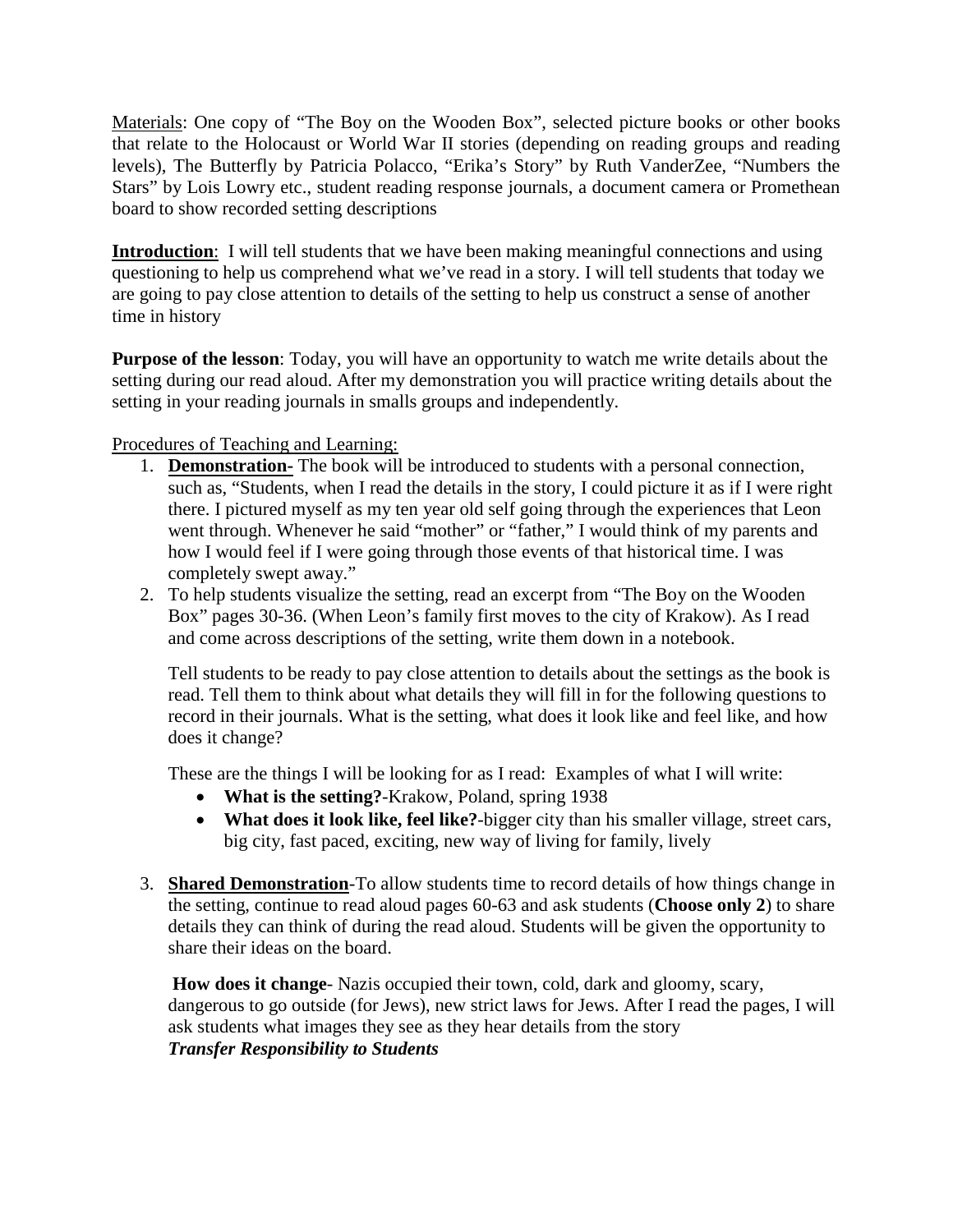- **4. Guided Practice-** I will read a few more pages (63-66) from the text and ask students to now pay close attention to details about the setting, recording their ideas. After the reading, ask students to share and reflect with a partner. Tell students that they will follow along and listen as one member of their group reads the selected story, alternate between reading aloud, recording their details and sharing ideas within their groups. As students are reading, walk around and listen to reading groups. Ask students questions about the setting that they have written down. (Make note of student responses to share during closure)
- 5. **Independent Practice-** Remind students that paying attention to details in a setting can help us get swept away to a different time in history and can help us make connections to a story. Students will have an opportunity to read independently and use this same strategy during silent reading time. Use this time to confer with students

### Closure:

 Come back to whole- group circle. During share time bring up what was heard as students were talking in their groups and summarize what was said. Ask students what they learned about paying attention to details and setting with a shoulder partner. Then select **two** or **three** students to share details they found and share images that stayed in their heads. Finally, ask students to think about what moved them in the stories they read. Remind students about the learning point for this lesson.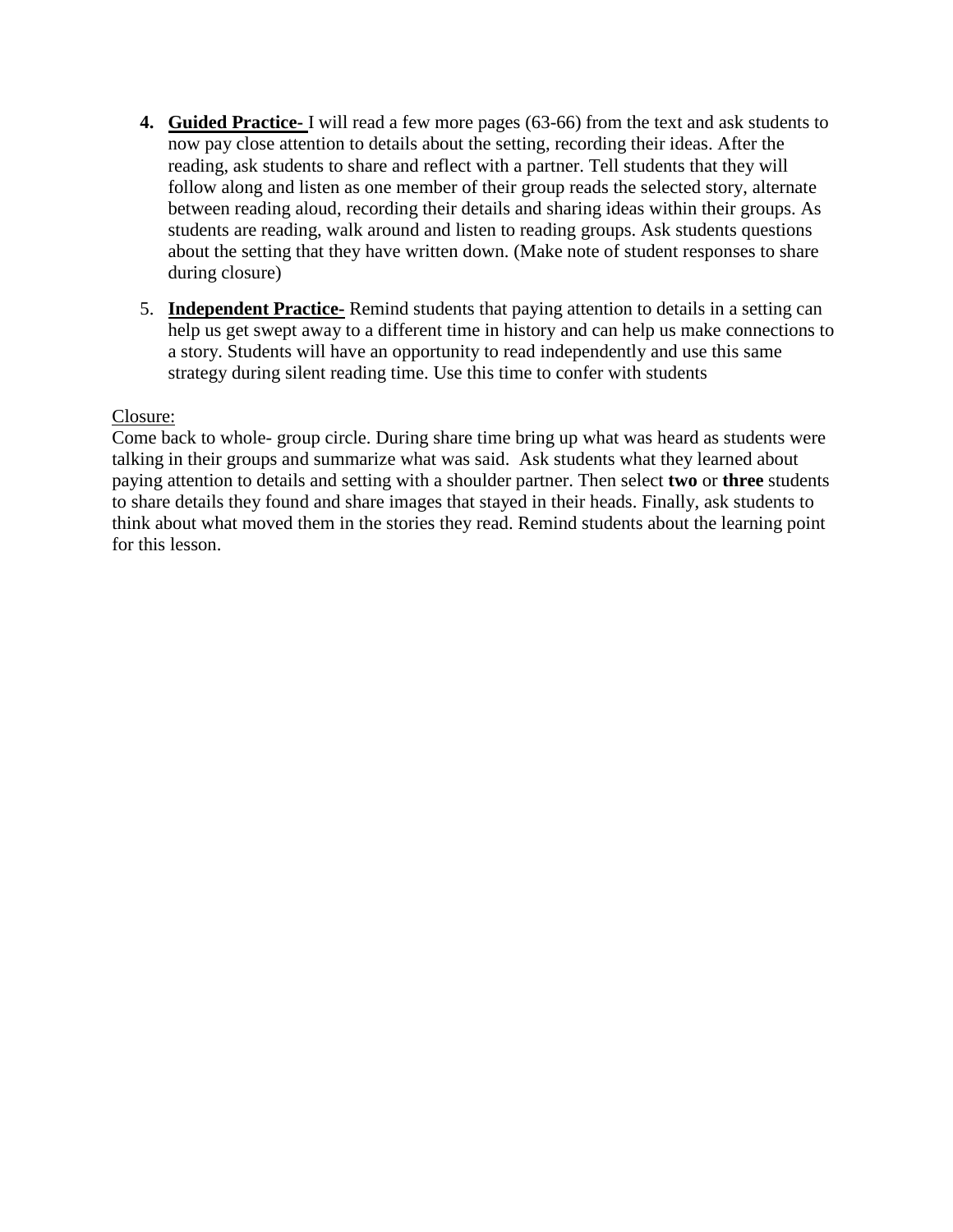Grade Level: 3rd-5th

Targeted Content: Social Studies Integrated Content: Writing

State Content Standard and/or Common Core Standard(s):

 *Target Standard(s)*: K-12.H. 2 Students will analyze and evaluate the impact of people, events, ideas, and symbols upon history using multiple sources.

4.W.2. Write informative/explanatory texts to examine a topic and convey ideas and information clearly.

4.W.4 Produce clear and coherent writing in which the development and organization are appropriate to task, purpose, and audience.

5.W.9 Draw evidence from literary or informational texts to support analysis, reflection, and research.

*Supporting Standard(s)*: SL.4.2 Paraphrase portions of a text read aloud or information presented in diverse media and formats, including visually, quantitatively, and orally.

### Instructional Setting: Check all that apply:

| Whole Group               | $\Lambda$ | enters   |           | Other (list) |  |
|---------------------------|-----------|----------|-----------|--------------|--|
| <b>Small Group</b>        | $\Delta$  | Workshop | $\Lambda$ |              |  |
| <b>Individual Student</b> |           | ∟ab      |           |              |  |

Lesson Focus: The focus of this lesson is teach students how to conduct research about the featured code talker and report on information found

Learning Outcome(s): As a result of this lesson, students will research and identify information about a Lakota code talker during World War II. Students will collaborate and create a class Wikipage or website with the collected information.

Assessment Measures: *Formative Assessment(s)*: Teacher observation

Worksheet with collaborative information Student evaluation form

*Summative Assessment(s)*: Collaborative class website

Differentiation:

Struggling learners- can be paired with a peer buddy to work together to find information High ability learners- can research additional information about other Lakota code talkers

Materials: pencils, writing journals to record information, computers